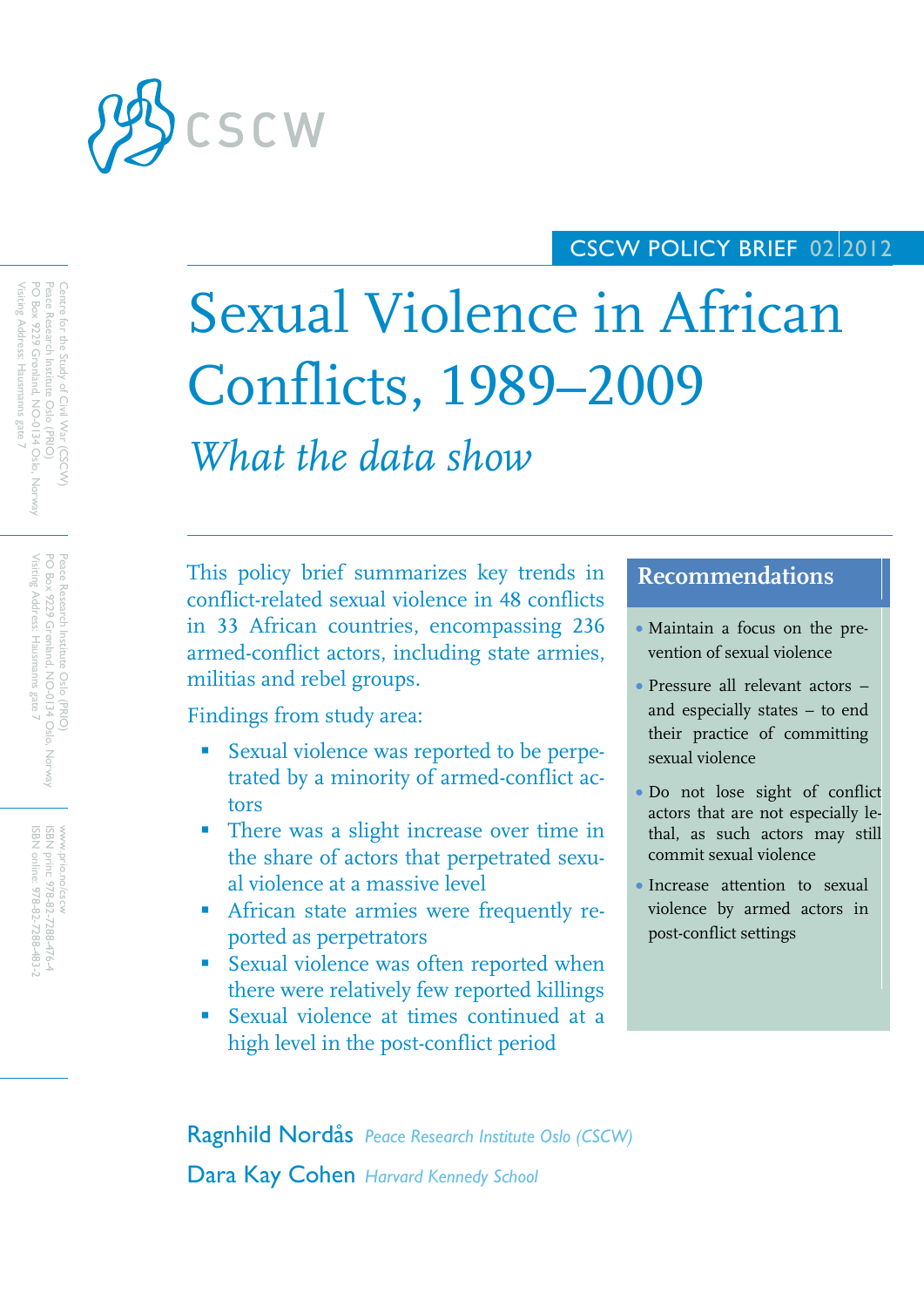#### **Sexual violence**

Sexual violence is one of the most destructive and least understood aspects of modern warfare. Recent research suggests that sexual violence – in terms of form, prevalence, and targets – varies widely, both across conflicts and by armed groups within conflicts (Wood, 2006; Cohen, 2010).

The UN Security Council (through i.a. security Council Resolution 1960) has formally acknowledged the need for more systematic data collection and analysis to assist in the development of appropriate actions against sexual violence The data collection in the SVAC project responds to this call.

In this policy brief, we highlight key trends in conflict-related sexual violence in Africa during the period 1989–2009 (for a policy brief on the pilot study, see Nordås, 2011).

By conflict-related sexual violence, we mean sexual violence committed by armed-conflict actors during active conflict years, as well as in the immediate post-conflict years.

**Sexual violence prevalence measure**

The definition of *sexual violence* employed by the SVAC project accords with the definition developed by the International Criminal Court (ICC), which includes rape, sexual mutilation, sexual slavery, enforced prostitution, forced pregnancy, enforced sterilization and sexual torture.

The prevalence of sexual violence is measured for every conflict actor (state forces, rebel groups and militias) for every year of active conflict, and for the first five years after a given conflict has ended.

Sexual violence prevalence is measured on the following four-point scale (Cohen, 2010):

- *0 No reports of sexual violence by the group*
- *1 Isolated reports of sexual violence*
- *2 Common reports of sexual violence*
- *3 Sexual violence on a massive scale*

#### **Study area**

For the African continent, we have collected detailed information on sexual violence from the annual reports of three key sources – the US State Department, Amnesty International and Human Rights Watch – in relation to all of the 236 armed-conflict actors (state armies, rebel groups and militias) active in conflicts in the countries listed in Table 1.

| Table 1. Countries covered by SVAC<br>Africa database |              |
|-------------------------------------------------------|--------------|
| Algeria                                               | Lesotho      |
| Angola                                                | Liberia      |
| Burkina Faso                                          | Mali         |
| Burundi                                               | Morocco      |
| Central African Republic                              | Namibia      |
| Chad                                                  | Niger        |
| Comoros                                               | Nigeria      |
| Côte d'Ivoire                                         | Rwanda       |
| Djibouti                                              | Senegal      |
| <b>DRC</b>                                            | Sierra Leone |
| Egypt                                                 | Somalia      |
| Eritrea                                               | South Africa |
| Ethiopia                                              | Sudan        |
| Guinea                                                | Togo         |
| Guinea Bissau                                         | Uganda       |

#### **KEY FINDINGS**

Many African conflicts have been marked by high levels of sexual violence. Below, we summarize the main findings of our data collection on sexual violence in African conflicts from 1989 to 2009.

These findings are not representative of the global situation, and it is apparent from other recent studies that sexual violence is not just an 'African problem' (Cohen, 2010). However, our findings here reflect detailed information extracted from the specific source material for African conflicts during the study period.

Our findings on conflict-related sexual violence challenge some prevalent conventional wisdom. We focus on four such common arguments.

**Conventional Wisdom 1: 'Sexual violence is omnipresent'**

Out of the 236 conflict actors covered in our sample, 68 (or about 29%) were reported to have committed acts of sexual violence (see Figure 1).

Contrary to common beliefs, only a minority of African conflict actors were reported to engage in sexual violence.

A majority of the armed actors in African conflicts (ca. 72%) had no known record of sexual violence. Figure 1 shows the distribution of all armed-conflict actor-years in categories of sexual violence prevalence.

Figure 1 indicates that there is considerable variation between conflict actors in terms of the degree to which they commit sexual violence. Almost three-quarters (72%) of all observations involved no reports of sexual violence, whereas 6% of the observations involved reports of sexual violence at the highest level.





In terms of the 236 conflict actors (state militaries, rebel groups, militias), 64% of the actors are not reported as perpetrators of sexual violence, whereas 22% of the actors are reported as perpetrators at the two highest prevalence levels (2 and 3). Sexual violence is rampant in many conflicts. Still, as the data show that a significant number of conflict actors were never reported as perpetrators of these sorts of crimes, sexual violence cannot be said to be an inevitable fact of war.

It should be noted, however, that sexual violence is typically difficult to document, and there can be cases of sexual violence underreporting and occasionally over-reporting (see Nordås & Cohen, 2011, for a discussion of potential reporting biases).

In addition, the frequency of conflict actors that have been reported as perpetrators of sexual violence has increased over time. The level peaked in the early-to-mid-2000s. Since then, the number of groups reported as committing sexual violence has dropped somewhat, but stabilized at a lower level than in the 1990s. Look at the percent of conflict actors,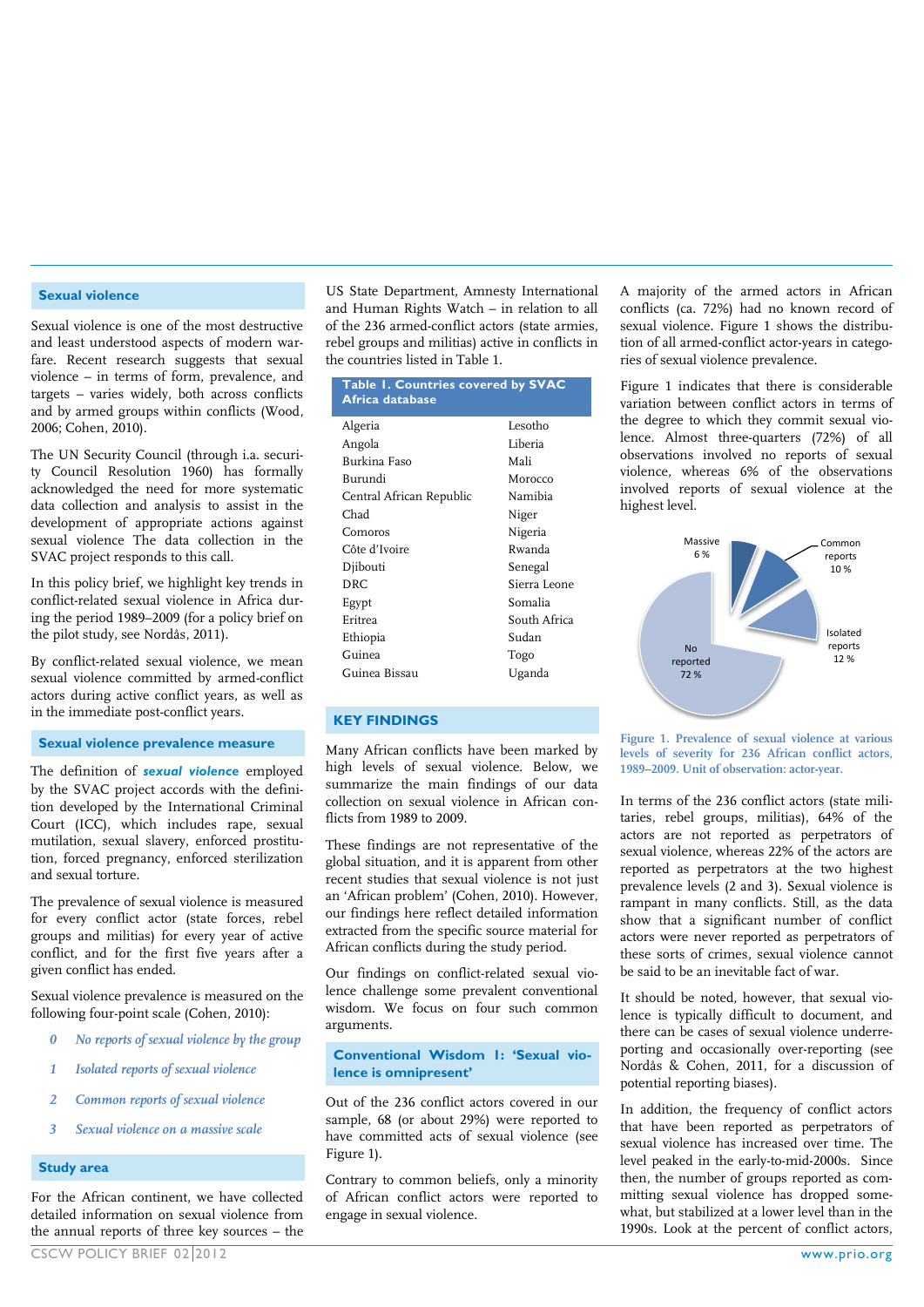

**Figure 2. Percent of armed actors reported as perpetrators of sexual violence over time**

Figure 2 shows a slightly upward trend in conflict actors reported as sexual violence perpetrators. The solid line shows the annual percentages, and the dotted line is the linear trendline.

Figure 3 shows the distribution of the conflict actors at different levels of sexual violence prevalence over time. Within the subset of actors that were reported to have committed acts of sexual violence within our sample, the share of groups that committed low levels of sexual violence increased over time. Reports of perpetration at the worst level (3=massive) started to emerge in the mid-1990s, and conflict actors reported to have committed this



Of the government actors involved in armed conflicts on the African continent between 1989 and 2009, 64% have been reported as perpetrators of sexual violence at some point.

The equivalent numbers for rebel groups and militias were 31% and 29%, respectively. The evidence suggests that governments do not only 'delegate' sexual violence to militia groups (Cohen & Nordås, 2012): they are also commonly reported to commit sexual violence



**Figure 3. Percentage share of conflict actors in each prevalence category over time. (Non-perpetrators excluded)**

Therefore, *a striking feature of sexual violence in Africa is that the average state army in conflict is more likely to be reported as a perpetrator of sexual violence than the average rebel group and militia.*

level of sexual violence constitute a slightly larger but relatively stable proportion of actors

The maps of Africa (right) confirm the point that there is considerable variation also between conflict countries in terms of what the highest reported levels of sexual violence prevalence has been in the years 1989 to 2009.

over time.

Accordingly, we should not assume that only unruly rebels engage in sexual violence: it is very much a regular feature of the warfare of African government armies.







*Map notation:*  Level 3 (massive): Dark blue Level 2 (common): Lighter blue Level 1 (isolated reports): Lightest blue Level 0 (no reports): White Grey: Outside sample

themselves.